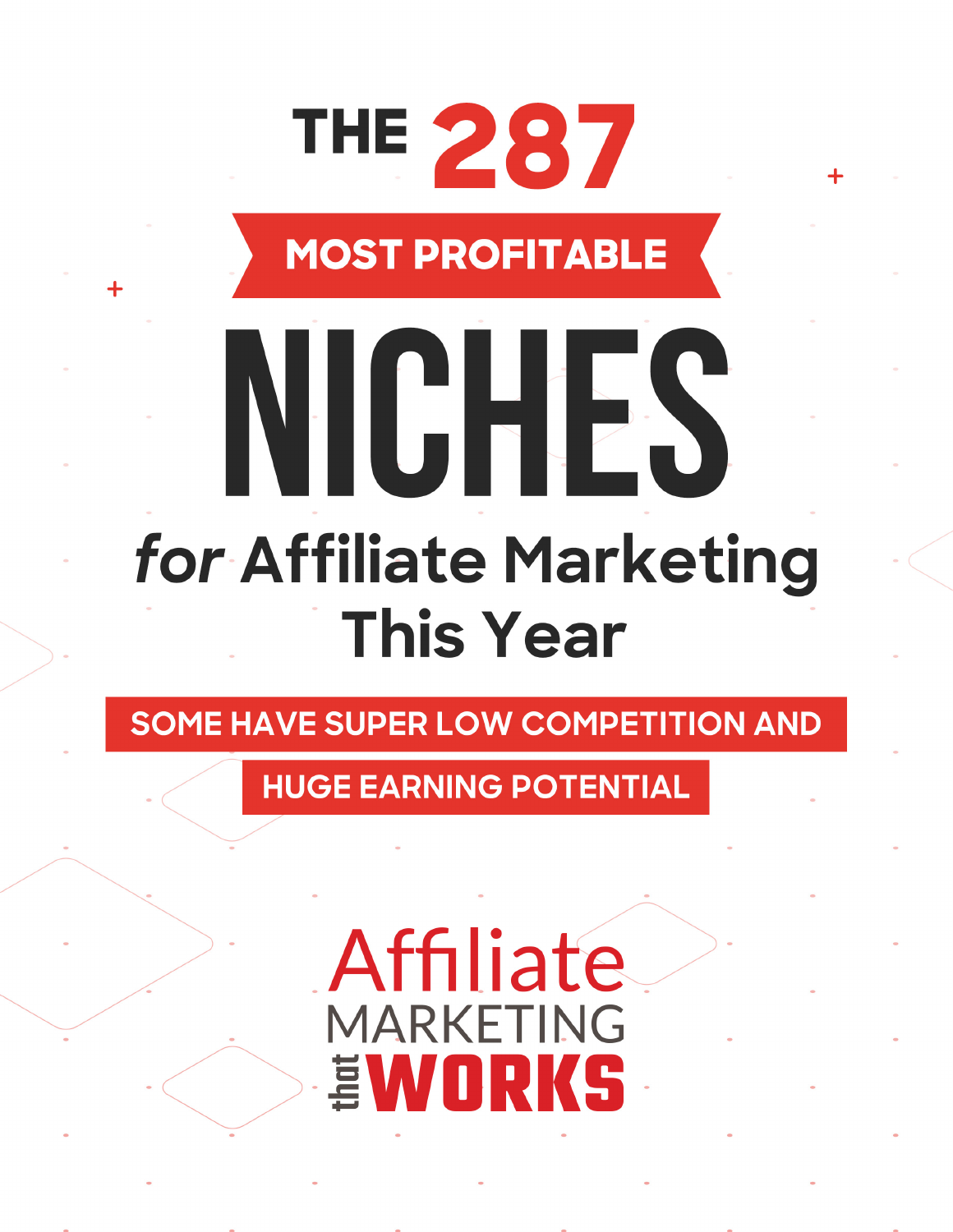# **YOUR 200+ PROFITABLE NICHE MARKETS**

**Each Niche is Grouped Into the 5 Main Categories:**



Category  $\rightarrow$  Specific Market  $\rightarrow$  Specific Customer  $\rightarrow$  Specific Pain Points



Health  $\rightarrow$  Weight Loss  $\rightarrow$  Mothers  $\rightarrow$  Losing Weight After Pregnancy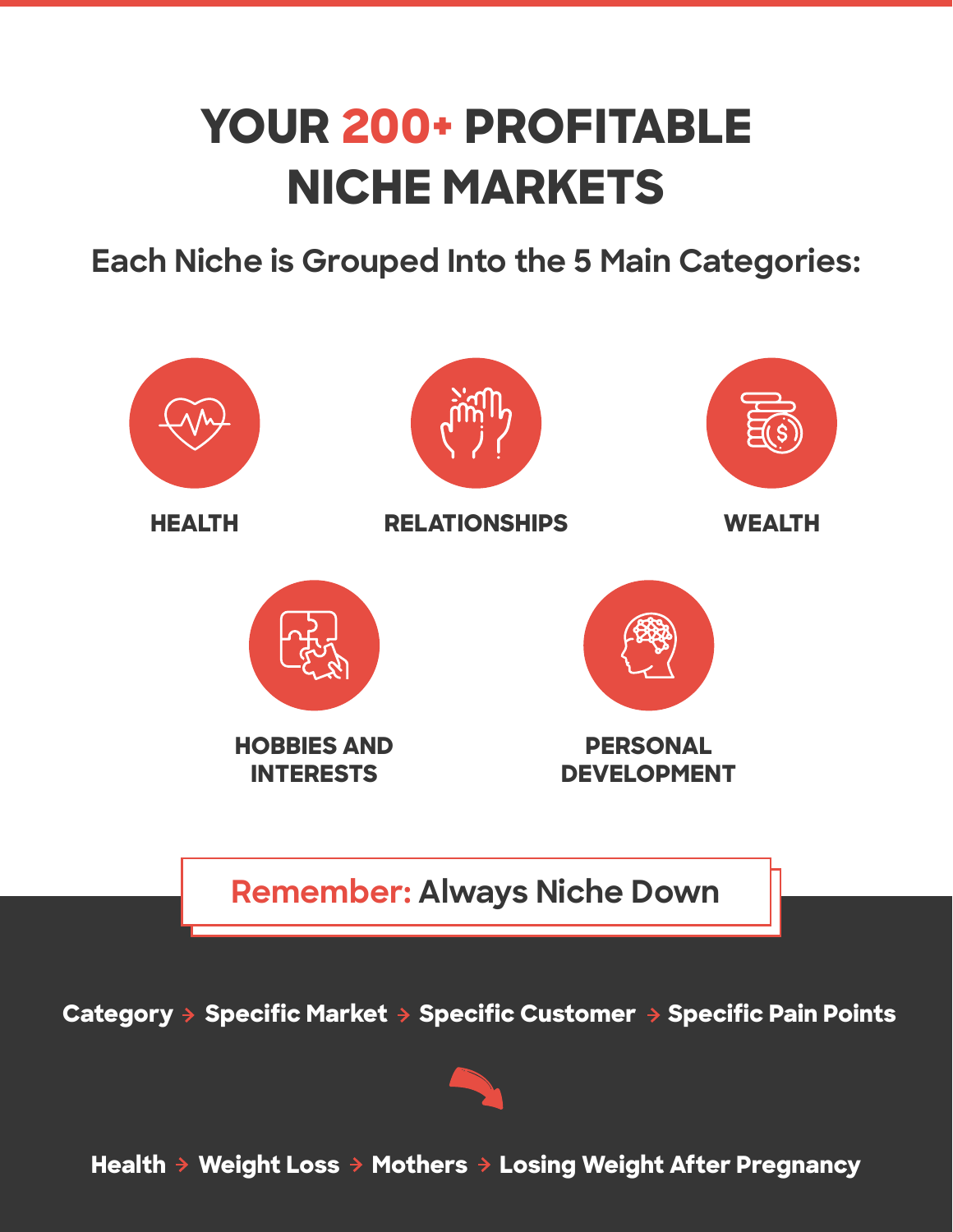



- Alkaline Diet
- <sup>O</sup> BioHacking
- Cambridge Diet  $\odot$
- Dash Diet  $\odot$
- **D** Detox Diet
- $\odot$ Diabetic Recipes
- Gluten Free  $\odot$
- $\odot$  Health:
- **8** Home Remedies
- <sup>O</sup> Intermittent Fasting
- Keto Diet  $\odot$
- **8** Low Carb Diet
- <sup>O</sup> Paleo
- **D** Pescatarian Diet
- $\odot$ South Beach Diet
- $\odot$  Vegan
- Weight Loss For Women
- **8** Zone Diet



- **8** Army Training
- **O** Cross Fit
- <sup>O</sup> Cycling
- Hot Yoga
- **8** Jogging
- **O** MMA
- <sup>O</sup> Pilates
- **O** Qigong
- <sup>O</sup> Rugby
- **8** Scuba Diving
- Strength Training
- Wearable Tech
- $\odot$  Windsurfing
- Yoga

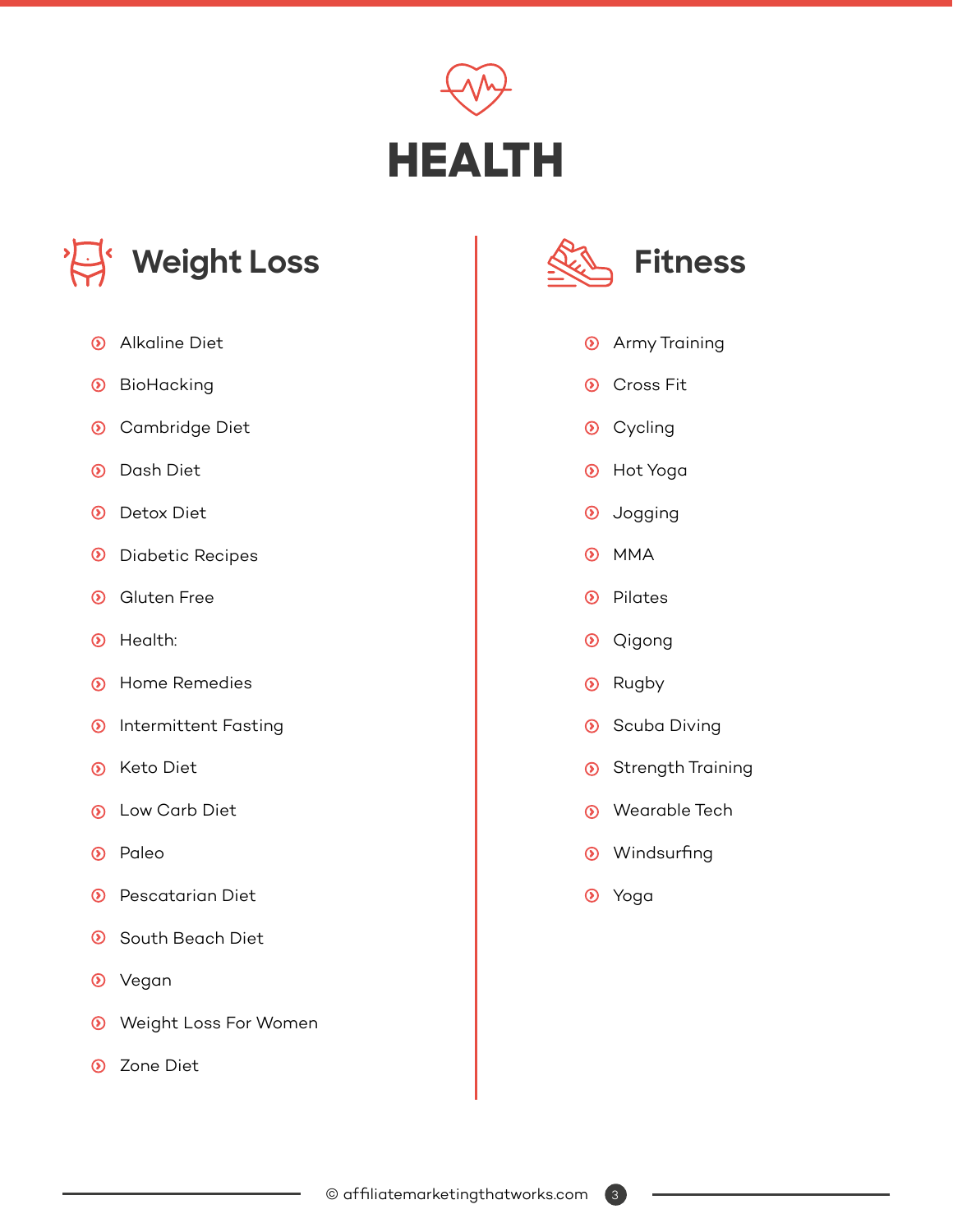



- **8** Acid Reflux
- ၜ Acne
- Anger Management  $\odot$
- $\odot$ Angular Cheilitis
- Ankylosing Spondylitis  $\odot$
- Anti-Aging  $\circledcirc$
- $\odot$ Aspergers
- Bad Breath  $\odot$
- Bad Posture ၈
- Bed Bugs Treatment  $\circledcirc$
- Bruxism  $\odot$
- Cellulite Removal  $\odot$
- Childhood Obesity  $\odot$
- Colic Relief  $\odot$
- Depression  $\boldsymbol{\odot}$
- DNA Testing  $\odot$
- Eczema Treatment  $\odot$
- Erictyle Dysfunction  $\odot$
- Fatty Liver  $\odot$
- Fibromyalgia  $\boldsymbol{\copyright}$
- $\odot$ First Aid
- $\odot$ Food Allergy
- $\odot$ Hair Loss
- $\odot$ Healthy Gut
- $\circledcirc$ High Blood Pressure
- IBS  $\odot$
- $\odot$ Increase Testosterone
- Insomnia  $\odot$
- Joint Pain  $\odot$
- Low Self Esteem ര
- Menopause  $\odot$
- $\circledcirc$ Metal Detecting
- Mole Removal  $\odot$
- Natural Pain Relief  $\odot$
- Natural Skin Care  $\odot$
- Nootropics  $\odot$
- Oral Hygiene  $\odot$
- Panic Attacks  $\odot$
- Psoriasis  $\odot$
- Sinusitis  $\odot$
- Stop Snoring  $\circledcirc$
- Stress Management  $\odot$
- Stuttering  $\circledcirc$
- Thrictollomania  $\odot$
- Tinnitus  $\odot$
- Vertigo  $\odot$
- Wrinkle Treatment ര
- <sup>O</sup> Yeast Infections

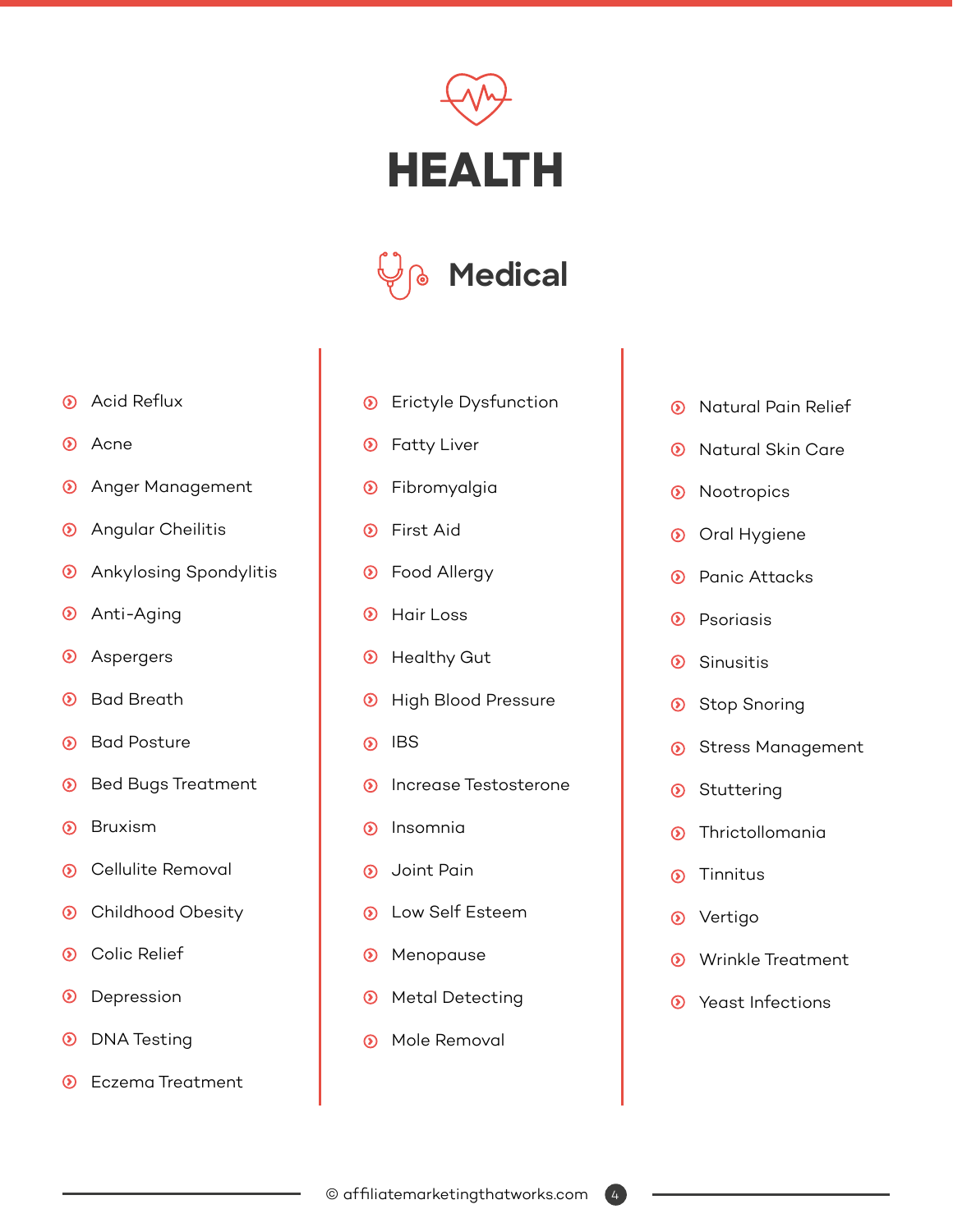



- **8** Alcohol Addiction
- <sup>O</sup> Quit Smoking
- <sup>O</sup> Cigar Smoking
- <sup>O</sup> Drug Addiction
- <sup>O</sup> Sex Addiction
- <sup>O</sup> Smartphone Addiction

**Do you have a specific question about affiliate marketing?** Then come ask in our private Facebook group.

**[JOIN OUR FACEBOOK GROUP](https://www.facebook.com/groups/affiliatemarketingthatworks)**

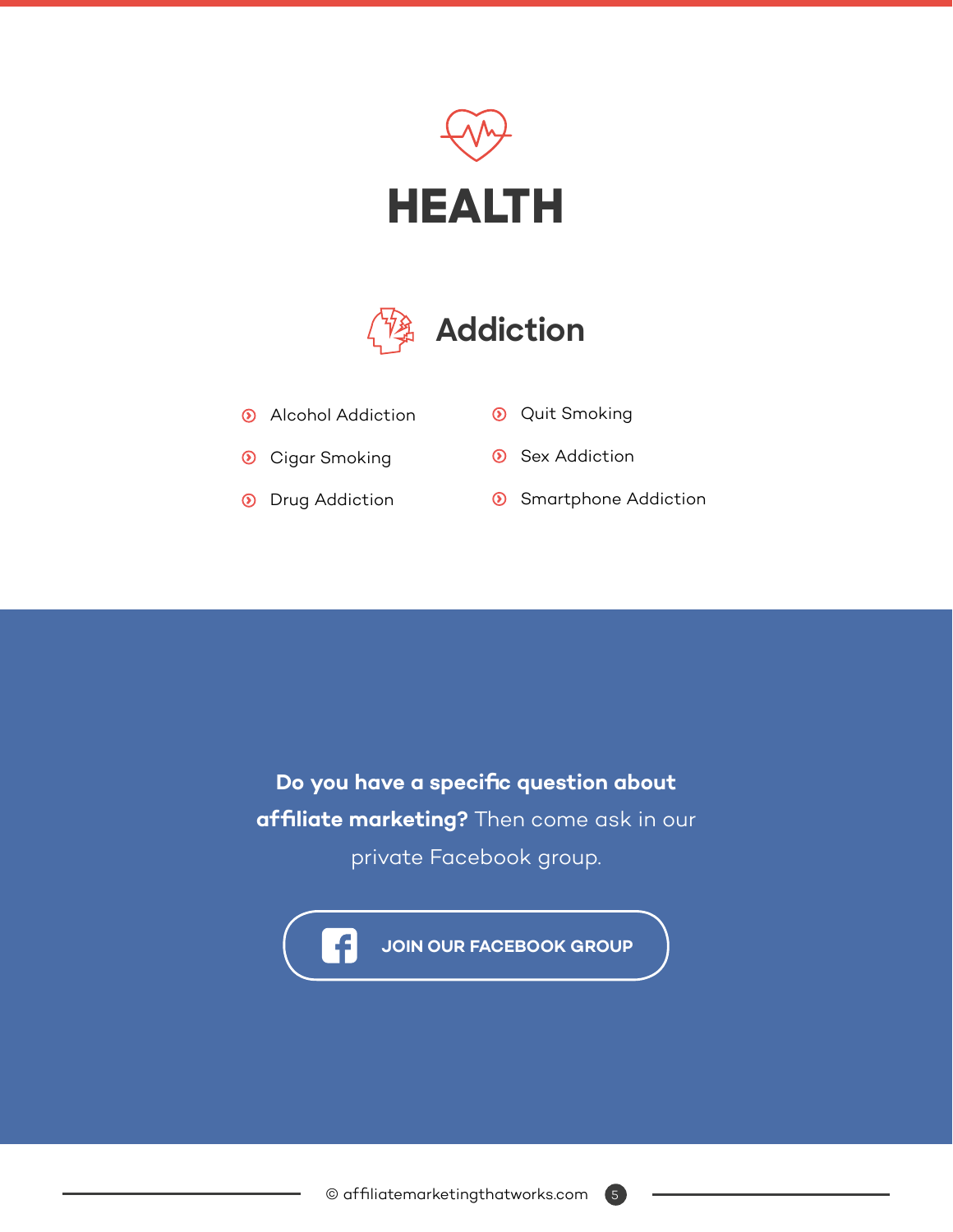



- **O** Amazon FBA
- <sup>O</sup> App Development
- **8** Artificial Intelligence
- Blogging  $\odot$
- <sup>O</sup> Dropshipping
- $\odot$ eCommerce
- **O** Email Marketing
- <sup>O</sup> Entrepreneurship
- **D** Facebook Marketing
- <sup>O</sup> Outsourcing
- Sales Tips  $\odot$
- Social Media Marketing
- **O** Start a Business
- <sup>O</sup> Subscription Boxes
- Web Design



- <sup>O</sup> Bankruptcy
- Bitcoin  $\odot$
- Blockchain  $\odot$
- <sup>O</sup> Coin Collecting
- **O** Credit Cards
- <sup>O</sup> Cryptocurrency
- <sup>O</sup> Debt Consolidation
- $\circledcirc$ Divorce
- **O** FOREX
- **8** Frugal Living
- Gold Trading  $\odot$
- Insurance  $\circledcirc$
- <sup>O</sup> Investing for Beginners
- Mortgage Loans  $\odot$
- O Offshore Banking
- <sup>O</sup> Penny Stocks
- **D** Personal Finance
- <sup>O</sup> Senior Living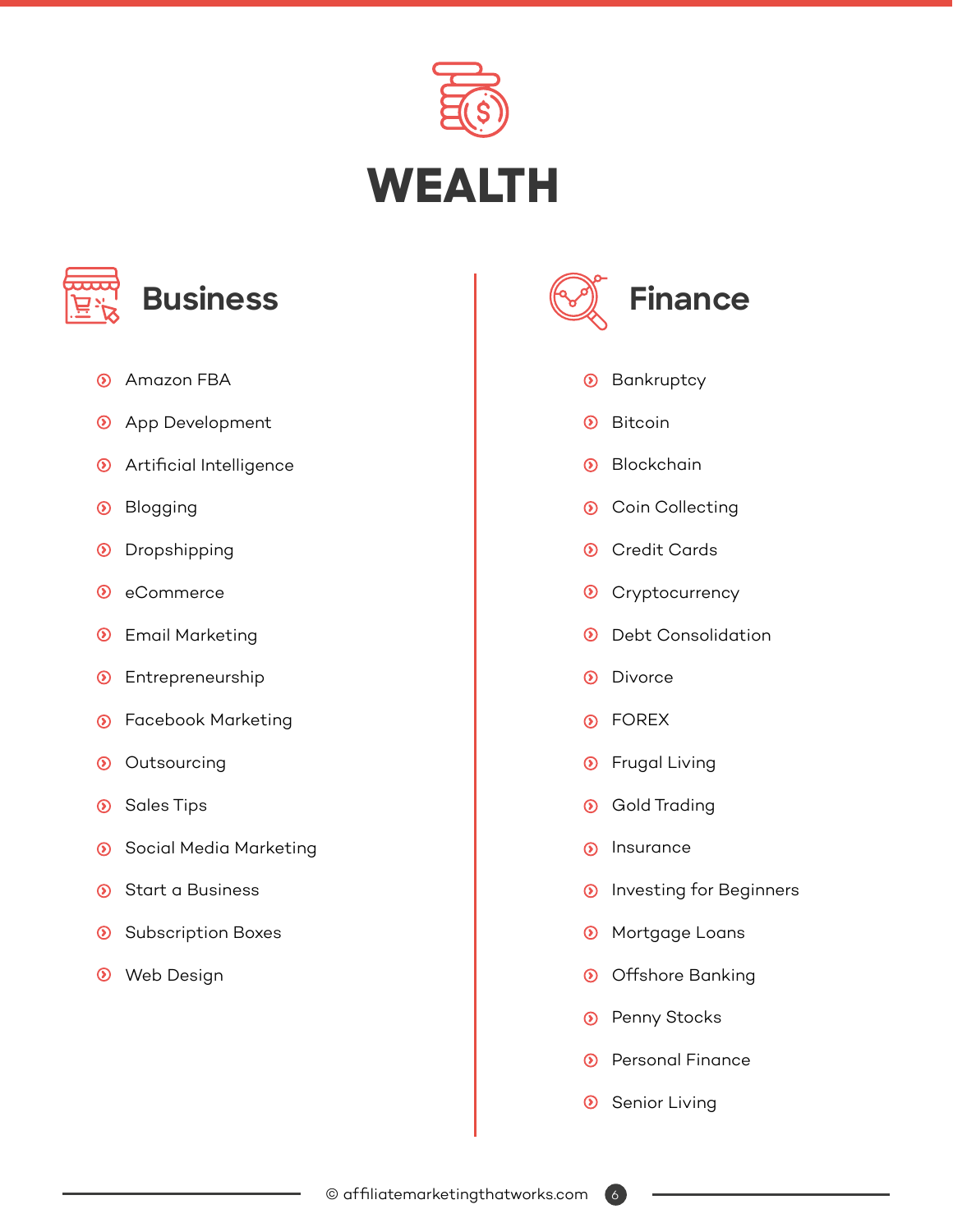



### **8** Event Planning

Exam Prep

**O** Job Interview Skills

<sup>O</sup> Negotiation Skills

**O** Online Jobs

Resume Help  $\odot$ 

**O** TEFL

**8** Time Management

**Want more actionable affiliate marketing tutorials?** Then make sure you subscribe to my YouTube channel right now.



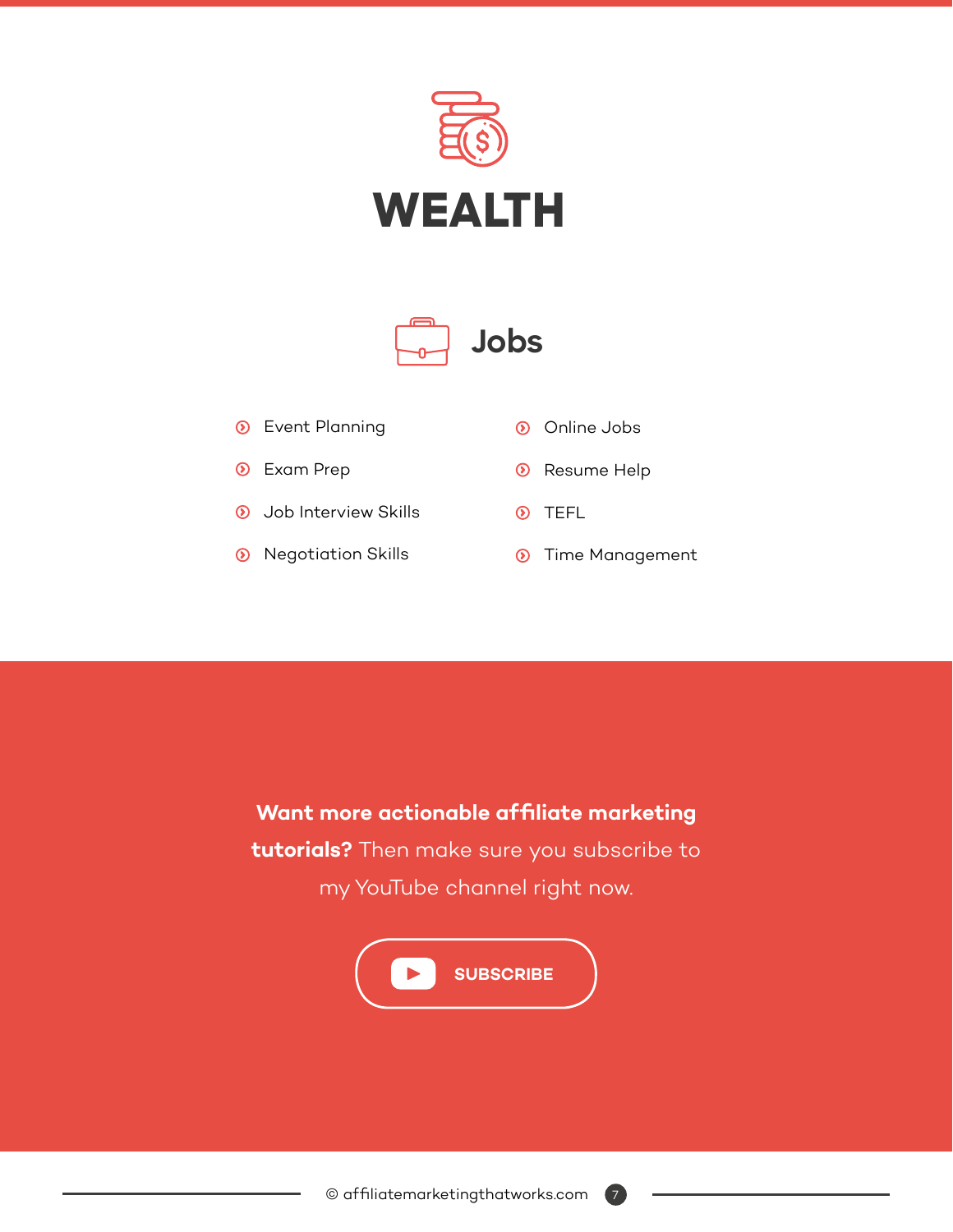



- **D** Dating for Women / Men / Seniors
- **<sup>O</sup>** Fetish Dating
- Pickup Artist  $\odot$
- Romance Ideas  $\odot$



- Adult Dating  $\odot$
- **8** Adult Games
- **8** Adult Video
- Adult Webcams



- <sup>O</sup> Adoption
- Anti-Bullying
- Baby Development  $\odot$
- Baby Shower  $\odot$
- Bachelor Party  $\odot$
- <sup>O</sup> Breast Feeding
- Divorce & Breakups  $\odot$
- <sup>O</sup> Elderly Care
- Geneaology  $\odot$
- **8** Home Security
- <sup>O</sup> Homeschooling
- **8** Potty Training
- **D** Private Investigator
- **8** Wedding Planning

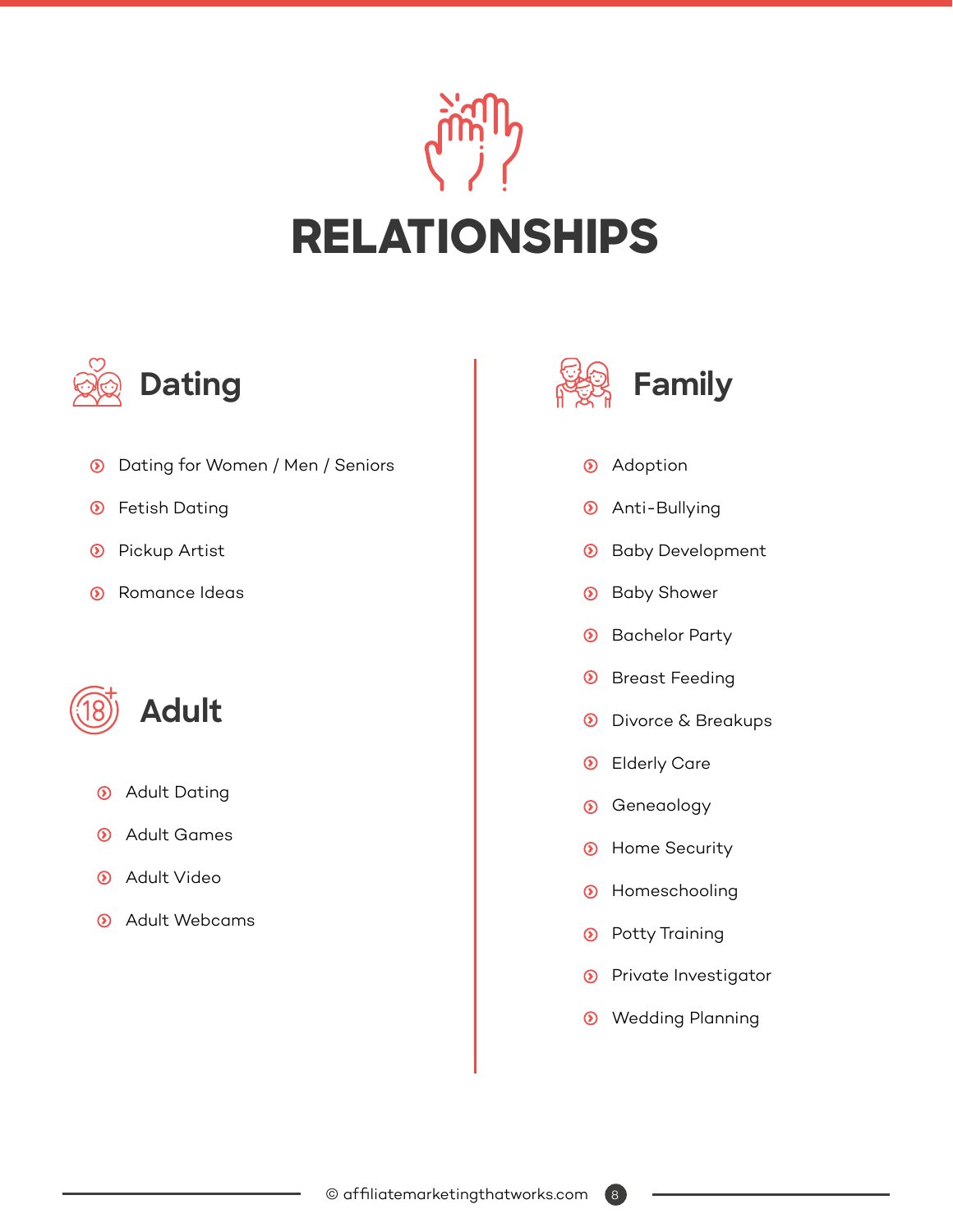



### Backyard Chickens  $\odot$

 $\odot$ Bearded Dragon Care

Birdwatching  $\odot$ 

Bulldog Care  $\odot$ 

Cat Care  $\odot$ 

Dog Fashion  $\odot$ 

 $\odot$ Dog Grooming

Equestrian  $\odot$ 

- **O** Ferret Care
- French Bulldogs
- **8** Horse Breeding
- **O** Koi Fish
- Natural Dog Food
- Pet Friendly Travel  $\odot$
- <sup>O</sup> Puppy Care

 $\rightarrow$ 

### **Did someone share this with you?**

Enroll in the full course to get all the content and future updates!

**[GET THE FREE COURSE](https://www.affiliatemarketingthatworks.com/free-course/)**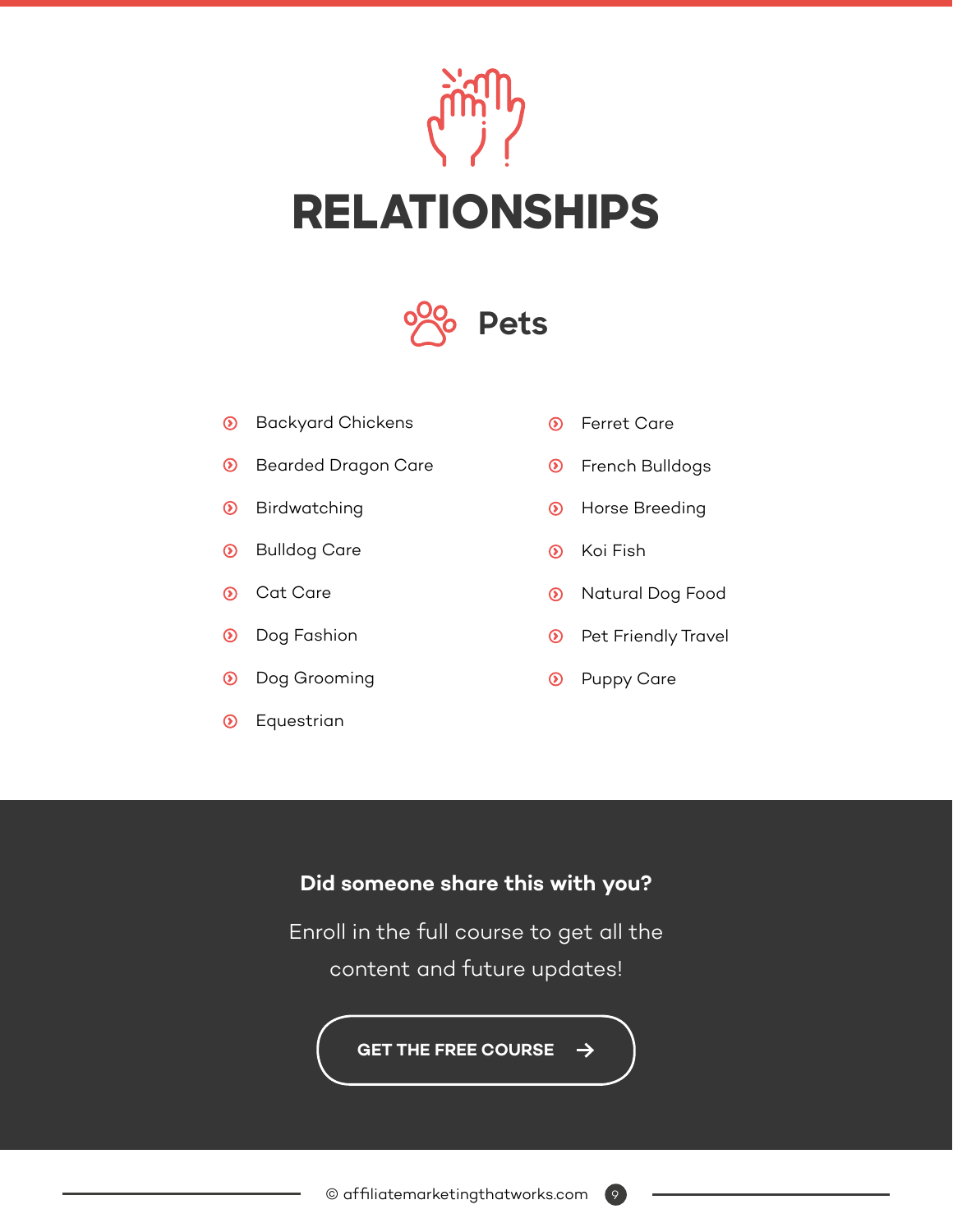

## **HOBBIES AND INTERESTS**



- Brain Training  $\odot$
- Colouring Books for Adults  $\circledcirc$
- DIY Jewllery  $\odot$
- $\odot$ Excel Tutorials
- **D** Fashion Design
- Film Making
- Gun Safety  $\odot$
- House Plans  $\odot$
- How to Sing  $\odot$
- How To Publish a Book  $\odot$
- $\odot$ Hunting
- **<sup>O</sup>** Learn a Language
- Make Up Tutorial  $\odot$
- Photoshop  $\odot$
- $\odot$ Screen Writing
- Script Writing  $\odot$
- Songwriting  $\odot$
- Speed Reading  $\odot$
- $\odot$ Survival
- $\odot$ Termite Controll



- Adventure Tourism ര
- African Safari  $\odot$
- Backpacking Travel  $\circledcirc$
- Digital Nomad  $\odot$
- $\odot$ Eco Tourism
- European City Breaks  $\odot$
- Finding Cheap Flights  $\odot$
- Medical Tourism  $\odot$
- Road Trips  $\odot$
- Senior Vacations  $\odot$
- Ski Holidays  $\odot$
- Travel Hacking  $\odot$
- Trip To Vegas  $\odot$
- $\odot$ Volunteer Tourism

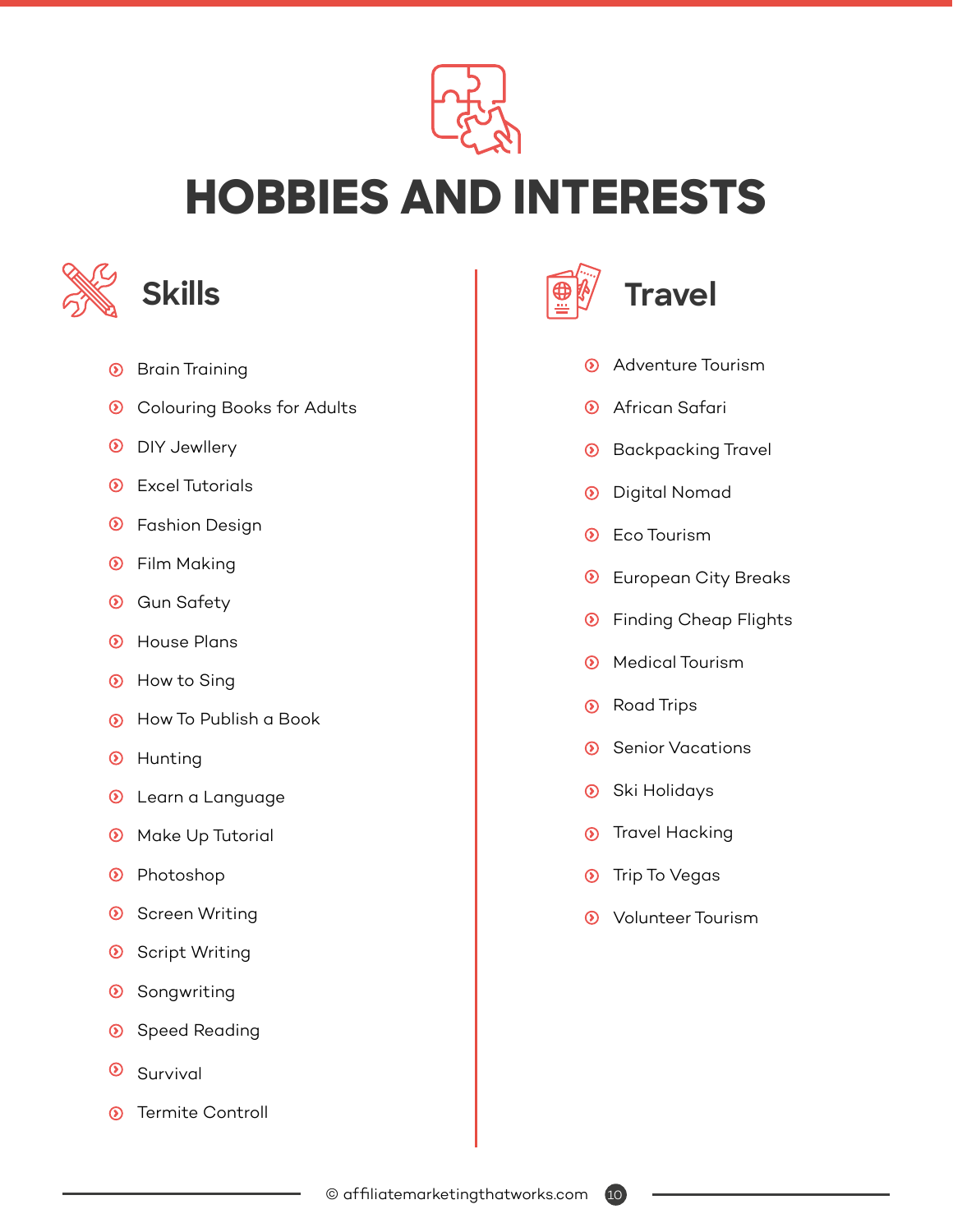

### **HOBBIES AND INTERESTS**



### <sup>3</sup>D Printing

- Adult Board Games  $\odot$
- Akido  $\odot$
- Aquaponics  $\odot$
- **O** Aromatherapy
- Background Checks  $\odot$
- Beard Care  $\odot$
- Beekeeping  $\circledcirc$
- Boat Sailing  $\odot$
- Bow Hunting  $\odot$
- Cake Decorating  $\odot$
- Camping  $\circledcirc$
- Candle Making  $\odot$
- Car Auctions  $\odot$
- $\odot$ Car Restoration
- Card Tricks  $\odot$
- Cigar Lovers  $\odot$
- $\circledcirc$ Computer Building
- **O** Craft Beer
- **O** Fly Fishing
- Go Kart Plans
- Golf  $\odot$
- Hang Gliding  $\odot$
- Hiking  $\odot$
- Hip Hop Dance  $\odot$
- Home Brewing  $\odot$
- Home Fitness  $\odot$
- Homesteading  $\odot$
- House Sitting  $\odot$
- Hoverboards  $\odot$
- Identity Theft  $\odot$
- iPhone Photography  $\odot$
- Kayaking  $\odot$
- Knitting Patterns  $\odot$
- **O** Lawn Care
- League of Legends  $\circledcirc$
- **D** Learn Guitar
- Learn to Rap  $\odot$
- $\odot$ Learn to Sing
- **8** Model Ship Building
- **8** Mountain Biking
- Paintball  $\odot$
- Pokemon Go  $\odot$
- Poker  $\odot$
- <sup>O</sup> Pole Dancing
- <sup>O</sup> RC Planes & Drones
- Retro Video Games  $\odot$
- Shed Plans  $\odot$
- Solar Power  $\odot$
- Sports Betting
- $\odot$ Spyware
- Steampunk  $\odot$
- Tattoo Designs  $\odot$
- Tiny Houses  $\odot$
- Urban Farming  $\odot$
- Vegetable Gardening  $\odot$
- Virtual Reality  $\odot$
- $\odot$ Watch Making
- **Woodworking**

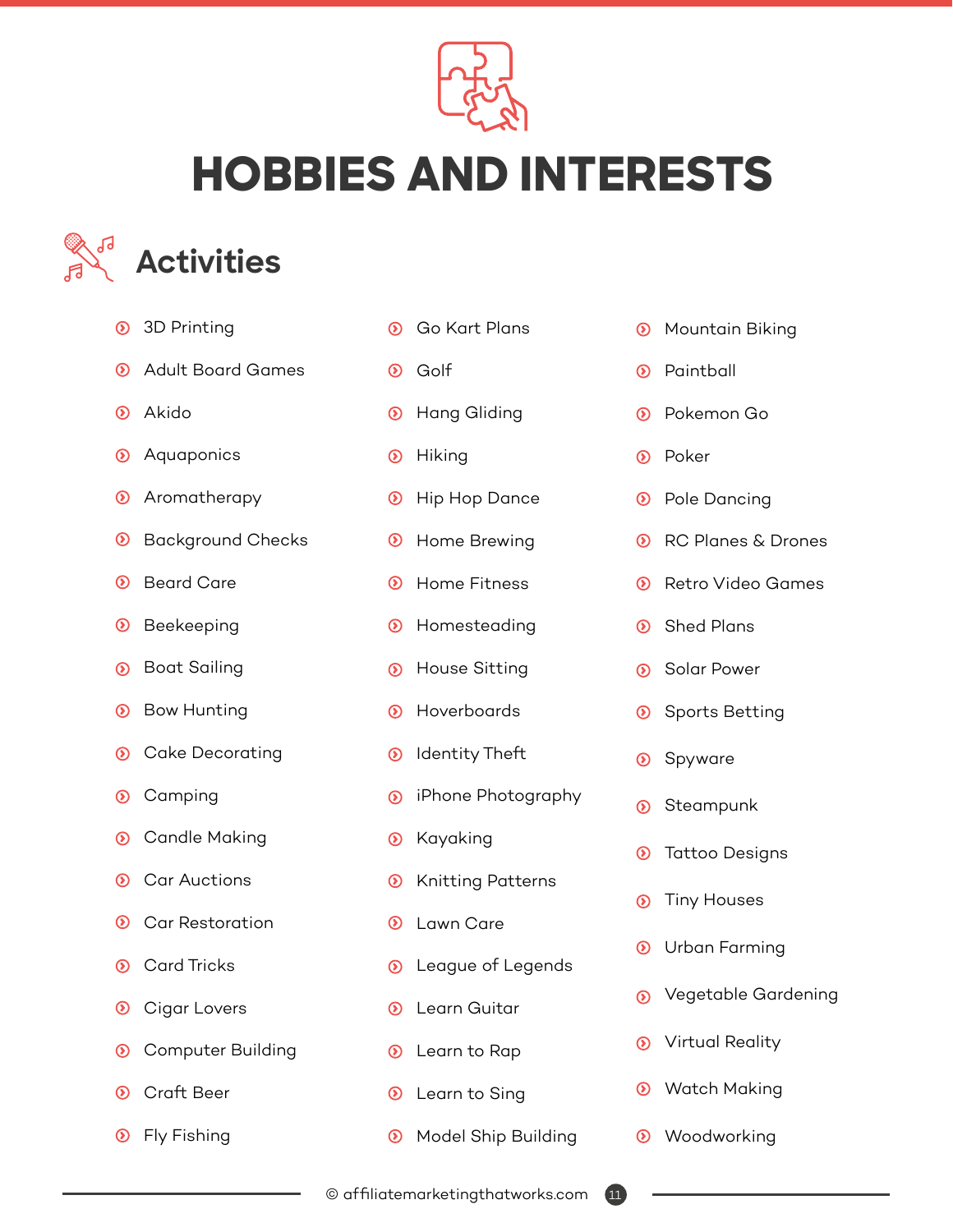

# **PERSONAL DEVELOPMENT**



- **D** Dream Interpretation
- **2** Law of Attraction
- $\odot$  Meditation



- <sup>O</sup> Astral Projections
- **8** Mentalism
- **O** NLP
- <sup>O</sup> Numerology
- $\odot$ Palm Reading
- **8** Reiki



- **O** Goal Setting
- $\odot$ Minimalism
- <sup>O</sup> Productivity
- Self Help Books  $\odot$
- <sup>O</sup> Stoicism